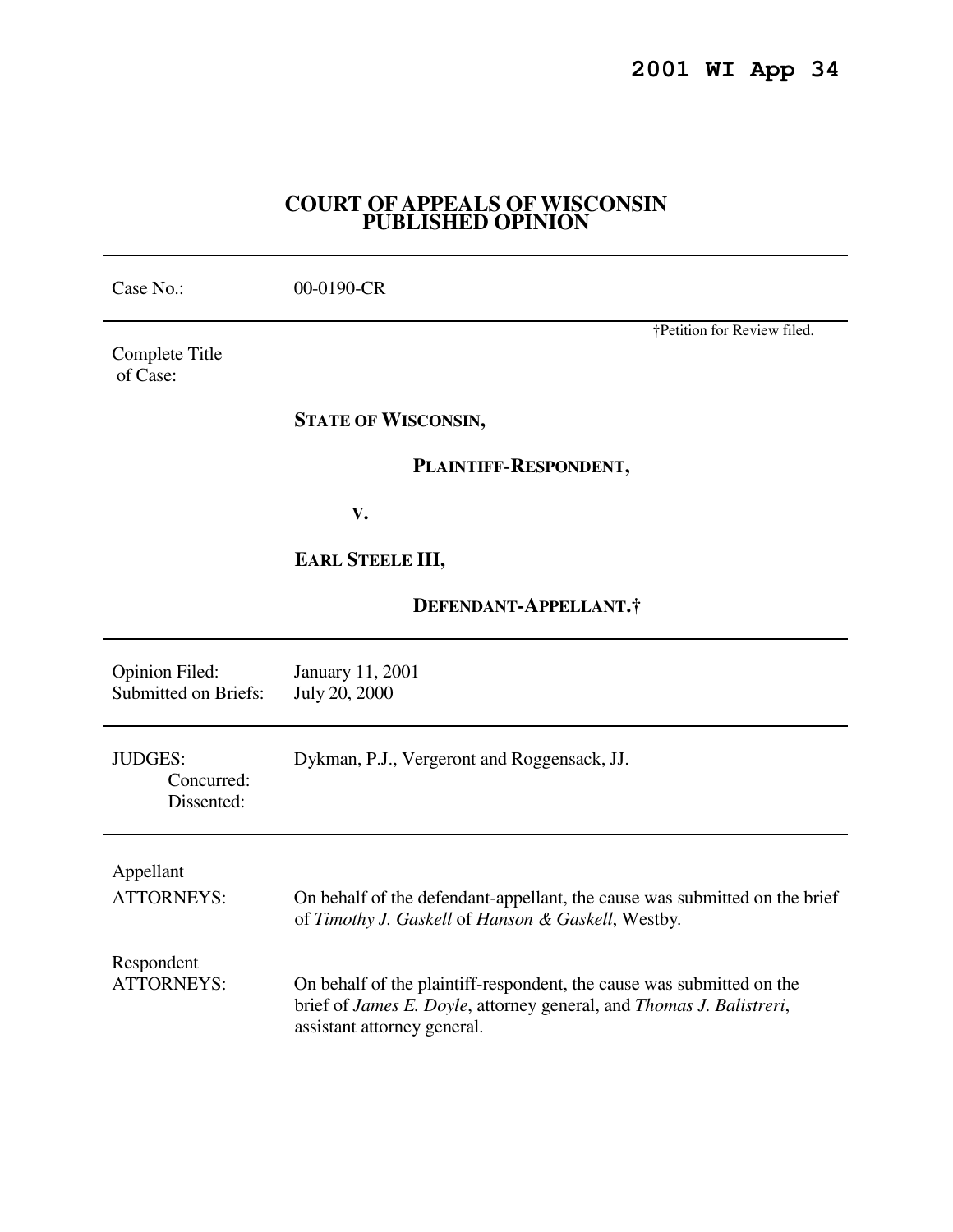# **COURT OF APPEALS DECISION DATED AND FILED**

January 11, 2001

**Cornelia G. Clark Clerk, Court of Appeals of Wisconsin** 

# **2001 WI App 34**

# **NOTICE**

**This opinion is subject to further editing. If published, the official version will appear in the bound volume of the Official Reports.**

**A party may file with the Supreme Court a petition to review an adverse decision by the Court of Appeals.** *See* **WIS. STAT. § 808.10 and RULE 809.62.** 

### **No. 00-0190-CR**

## **STATE OF WISCONSIN IN COURT OF APPEALS**

**STATE OF WISCONSIN,** 

 **PLAINTIFF-RESPONDENT,** 

 **V.** 

**EARL STEELE III,** 

 **DEFENDANT-APPELLANT.** 

 APPEAL from a judgment and an order of the circuit court for La Crosse County: JOHN J. PERLICH, Judge*. Affirmed.*

Before Dykman, P.J., Vergeront and Roggensack, JJ.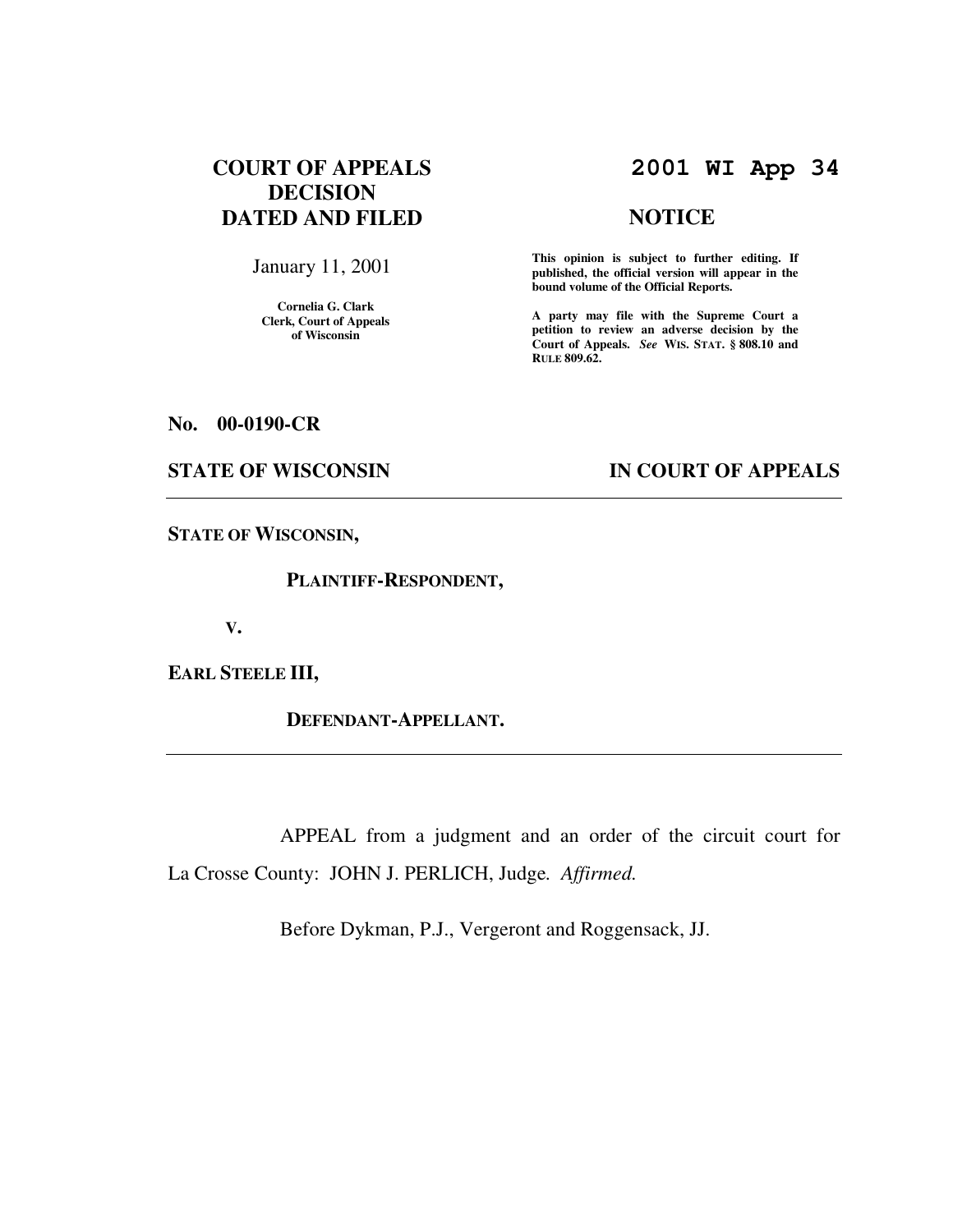¶1 DYKMAN, P.J. Earl Steele, III appeals from a judgment convicting him of armed burglary, in violation of WIS. STAT.  $\S$  943.10(2)(a) (1997-98),<sup>1</sup> and an order denying his motion to withdraw his guilty pea. He asserts that, due to an inadequate plea colloquy, he did not understand which specific felony the State alleged that he intended to commit after entering a dwelling. Steele also contends that because the crime of "felon in possession of a firearm" is (1) a crime he was already committing when he entered a dwelling and (2) not a crime against persons or property, it cannot be the underlying felony supporting the burglary charge. Because we conclude that the plea colloquy did not need to specify the offense underlying the burglary charge, the plea colloquy was constitutionally adequate. Because we also conclude that a continuing crime meets the "intent to commit a felony" element of burglary, and that "felon in possession of a firearm" is a crime against persons or property, we conclude that Steele's plea was valid. We therefore affirm.

## **BACKGROUND**

(a) Any building or dwelling;

….

 $\overline{a}$ 

<sup>&</sup>lt;sup>1</sup> All references to the Wisconsin Statutes are to the 1997-98 version unless otherwise noted. WISCONSIN STAT. § 943.10 states in relevant part:

<sup>(1)</sup> Whoever intentionally enters any of the following places without the consent of the person in lawful possession and with intent to steal or commit a felony in such place is guilty of a Class C felony:

<sup>(2)</sup> Whoever violates sub. (1) under any of the following circumstance is guilty of a Class B felony:

<sup>(</sup>a) While armed with a dangerous weapon or a device or container described under s. 941.26(4)(a).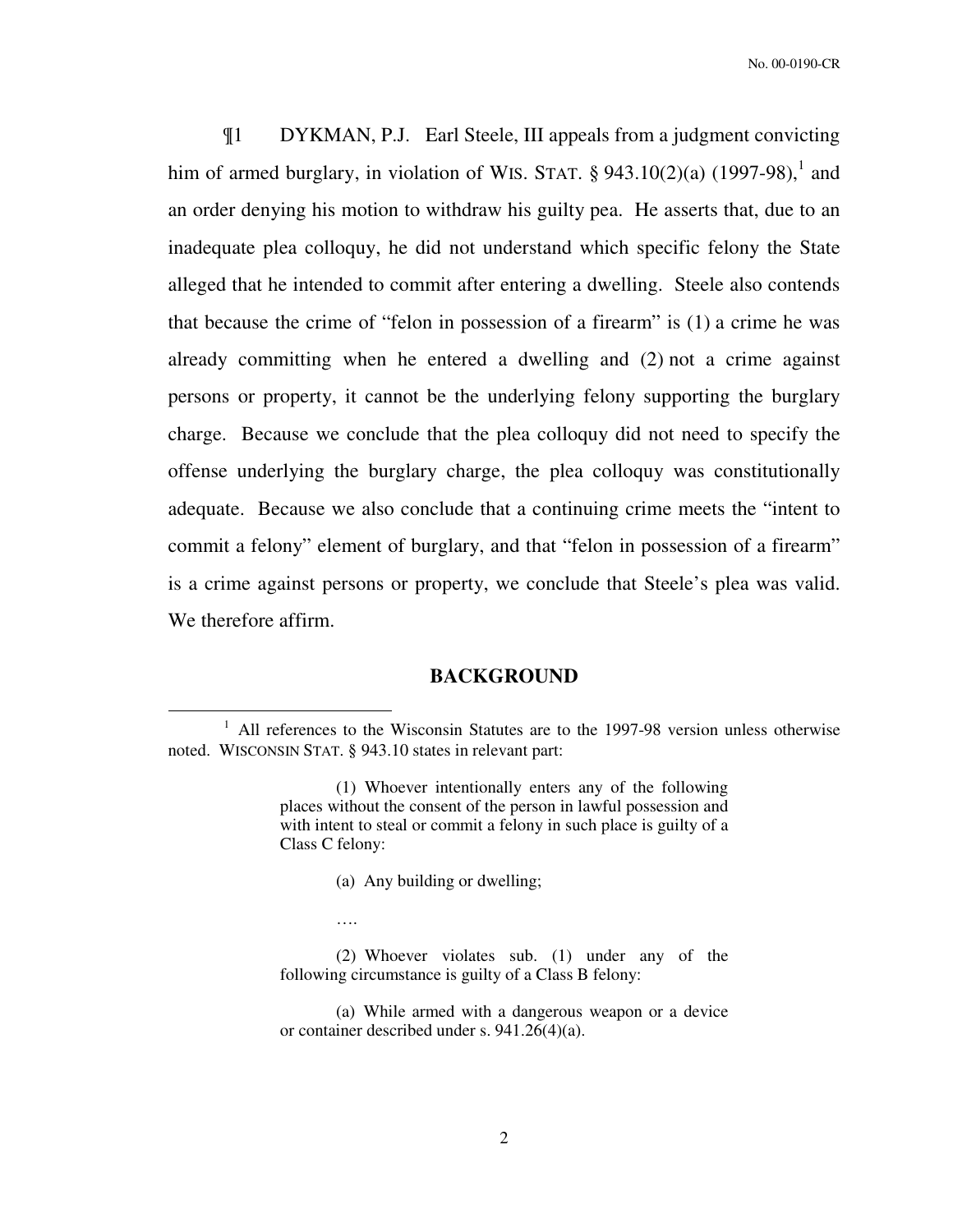¶2 Steele was originally charged with armed burglary, mistreatment of an animal resulting in the animal's death, and felon in possession of a firearm. These charges stemmed from Steele's possession of a shotgun while entering Robert Crane's residence without Crane's consent. Before entering Crane's residence, Steele told Craig Harbour that he was "going to make this asshole leave her [Lori Crane] alone," referring to Crane. While in Crane's residence, Steele shot and killed Crane's dog. These facts are not in dispute.

 ¶3 Steele agreed to plead guilty to the burglary charge, and the State agreed to dismiss the other two charges but read them in at sentencing. At the plea hearing, the court entered into a colloquy with Steele. The court asked defense counsel whether he believed that he had sufficient opportunity to discuss the case with Steele and whether he was satisfied that Steele understood the nature of the charge, the elements of the offense, and the effects of his plea. Trial counsel answered affirmatively. In addition to asking Steele if he had thoroughly discussed the case and his decision to plead guilty with his attorney, and if he understood that he was waiving constitutional rights (Steele answered affirmatively to both), the trial court asked Steele:

> And do you also understand that by pleading guilty you are admitting, number one, that you entered a dwelling; number two, you entered intentionally; number three, you entered without the consent of someone in lawful possession of the premises; number four, at the time you entered you intended to commit a felony therein; and, number five, at the time you entered the dwelling you were armed with a dangerous weapon, and you used that dangerous weapon? Do you understand that?

Steele answered these questions affirmatively. The court accepted Steele's guilty plea and sentenced him. Steele filed a postconviction motion to withdraw the plea. The trial court denied the motion, and Steele appeals.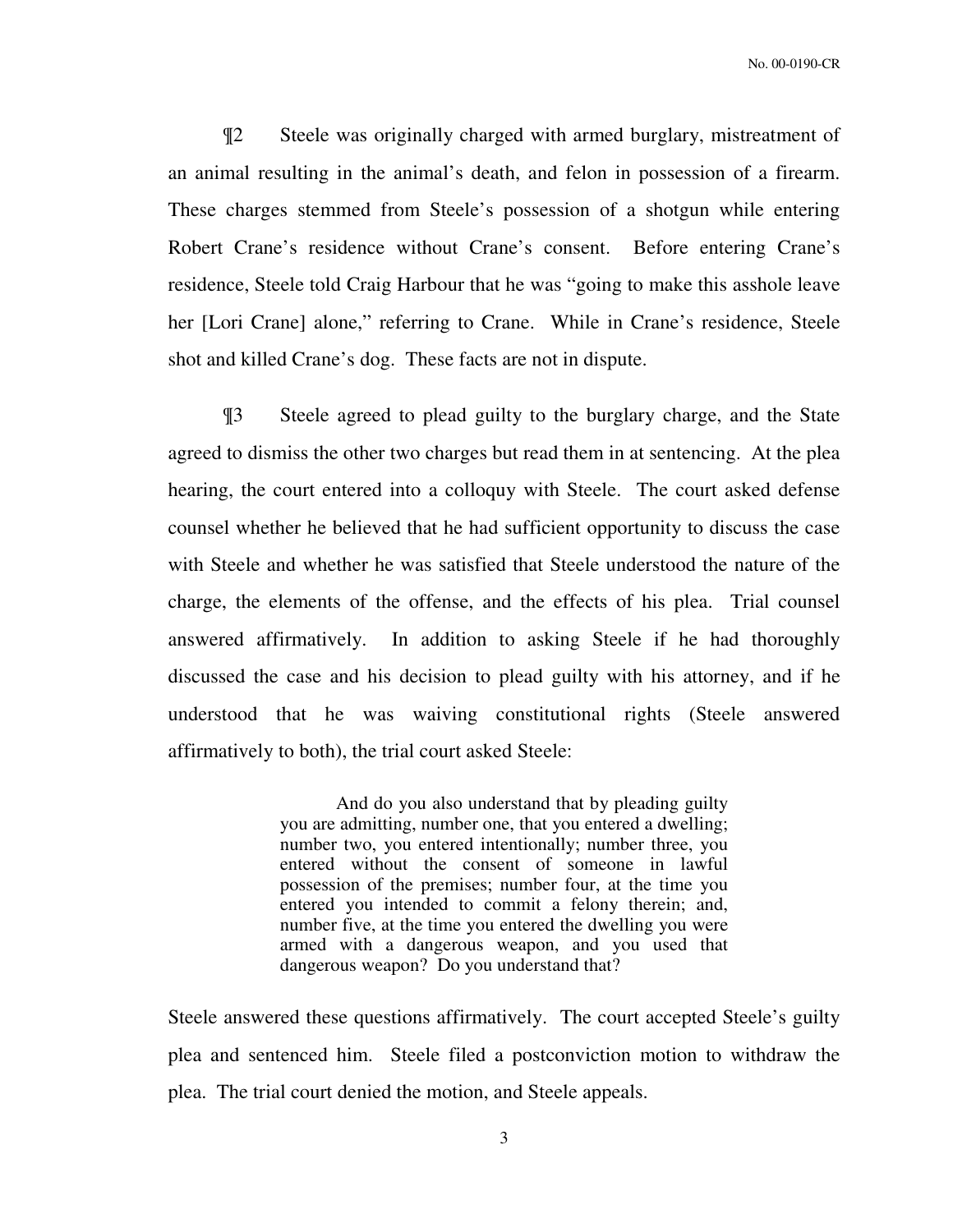#### **ANALYSIS**

 ¶4 We review de novo a circuit court's conclusion that a guilty plea was made under constitutionally acceptable circumstances. *State v. Duychak*, 133 Wis. 2d 307, 313, 395 N.W.2d 795 (Ct. App. 1986).

 ¶5 A guilty plea that is not voluntarily, intelligently, and knowingly entered violates fundamental due process, and withdrawal of such a plea is a matter of right. *State v. Nichelson*, 220 Wis. 2d 214, 217, 582 N.W.2d 460 (Ct. App. 1998). We follow a two-step process in determining whether a plea was entered voluntarily, intelligently, and knowingly. *Id.* at 218. We first determine whether the defendant has made a prima facie showing that his or her plea was accepted not in conformity with WIS. STAT.  $\S 971.08^2$  or other mandatory duties imposed by the supreme court, and whether the defendant has properly alleged that he or she did not know or understand information provided at the plea

 $\overline{a}$ 

<sup>&</sup>lt;sup>2</sup> WISCONSIN STAT. § 971.08 states in relevant part:

<sup>(1)</sup> Before the court accepts a plea of guilty or no contest, it shall do all of the following:

<sup>(</sup>a) Address the defendant personally and determine that the plea is made voluntarily with understanding of the nature of the charge and the potential punishment if convicted.

<sup>(</sup>b) Make such inquiry as satisfies it that the defendant in fact committed the crime charged.

<sup>(</sup>c) Address the defendant personally and advise the defendant as follows: "If you are not a citizen of the United States of America, you are advised that a plea of guilty or no contest for the offense with which you are charged may result in deportation, the exclusion from admission to this country or the denial of naturalization, under federal law."

<sup>(</sup>d) Inquire of the district attorney whether he or she has complied with s. 971.095 (2).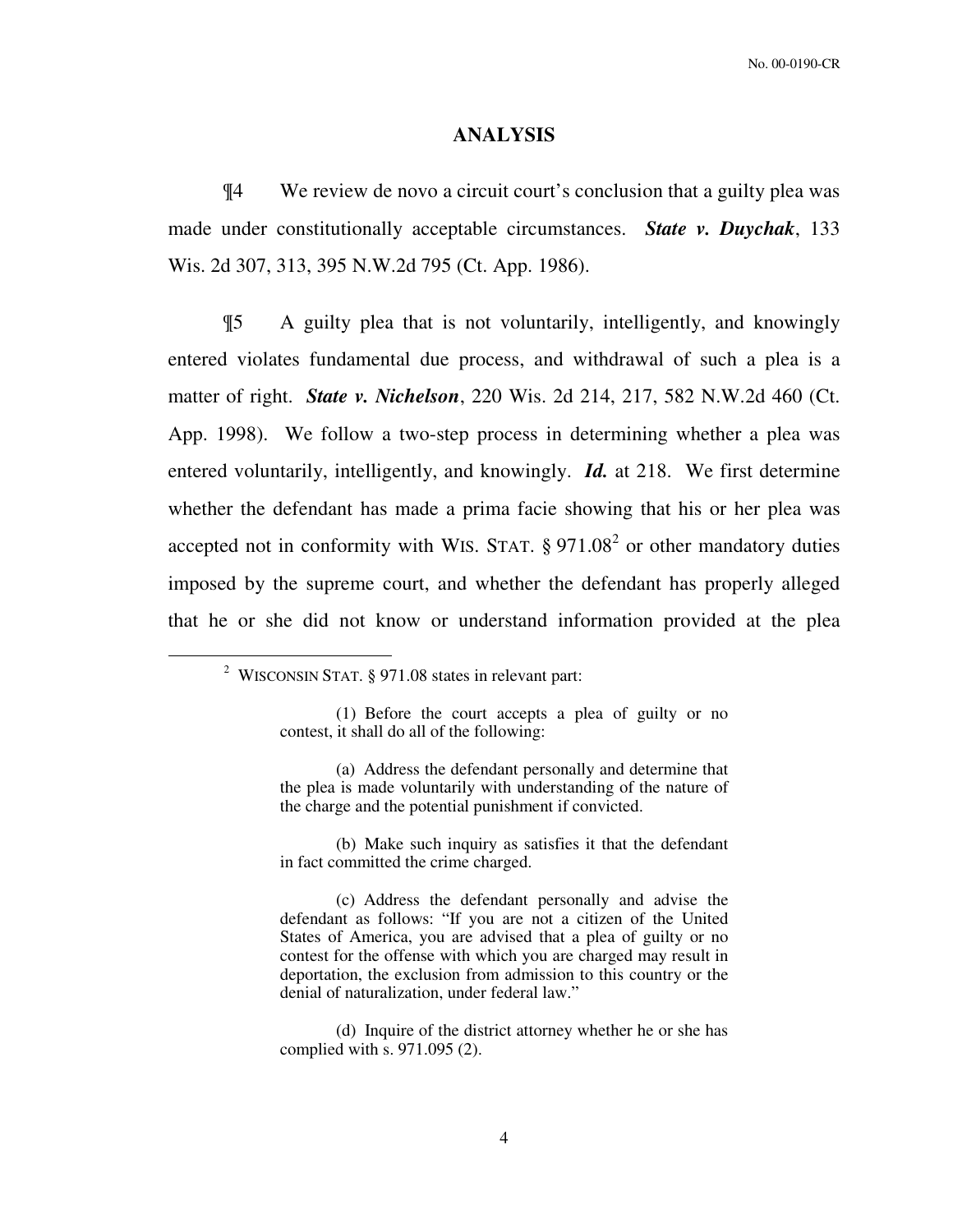hearing. *Nichelson*, 220 Wis. 2d at 218. If the defendant has made this prima facie showing, the burden then shifts to the State, which must demonstrate by clear and convincing evidence that the defendant's plea was voluntarily, intelligently, and knowingly entered. *Id.* For the State to meet this burden, the record must contain some evidence that the defendant knew and understood the essential elements of the crime. *See id.* at 225.

 ¶6 We first consider whether Steele has made a prima facie showing that the trial court's colloquy did not conform to WIS. STAT. § 971.08. The statute compels the trial court to "[a]ddress the defendant personally and determine that the plea is made voluntarily with understanding of the nature of the charge." WIS. STAT.  $\S 971.08(1)(a)$ . However, the statute does not explain how a trial court should make that determination. *State v. Bangert*, 131 Wis. 2d 246, 266, 389 N.W.2d 12 (1986).

 ¶7 The supreme court has set forth guidelines for ascertaining a defendant's understanding of the nature of a charge. A defendant must be aware of the essential elements of the crime. *Bangert*, 131 Wis. 2d at 267. The trial court must first inform a defendant of the nature of the charge, or ascertain that a defendant possesses accurate information about the nature of the charge. *Id.* Then, the court must ascertain that a defendant understands the nature of the charge as required by WIS. STAT. § 971.08(1)(a). *Bangert*, 131 Wis. 2d at 267.

¶8 The trial court chose to summarize WIS. STAT. § 943.10 during colloquy, in combination with questioning defense counsel. Steele contends that this summary was inadequate, since he was not specifically informed that the underlying felony for the burglary charge was "felon in possession of a firearm." A plea is not voluntary if the defendant does not understand the essential elements

5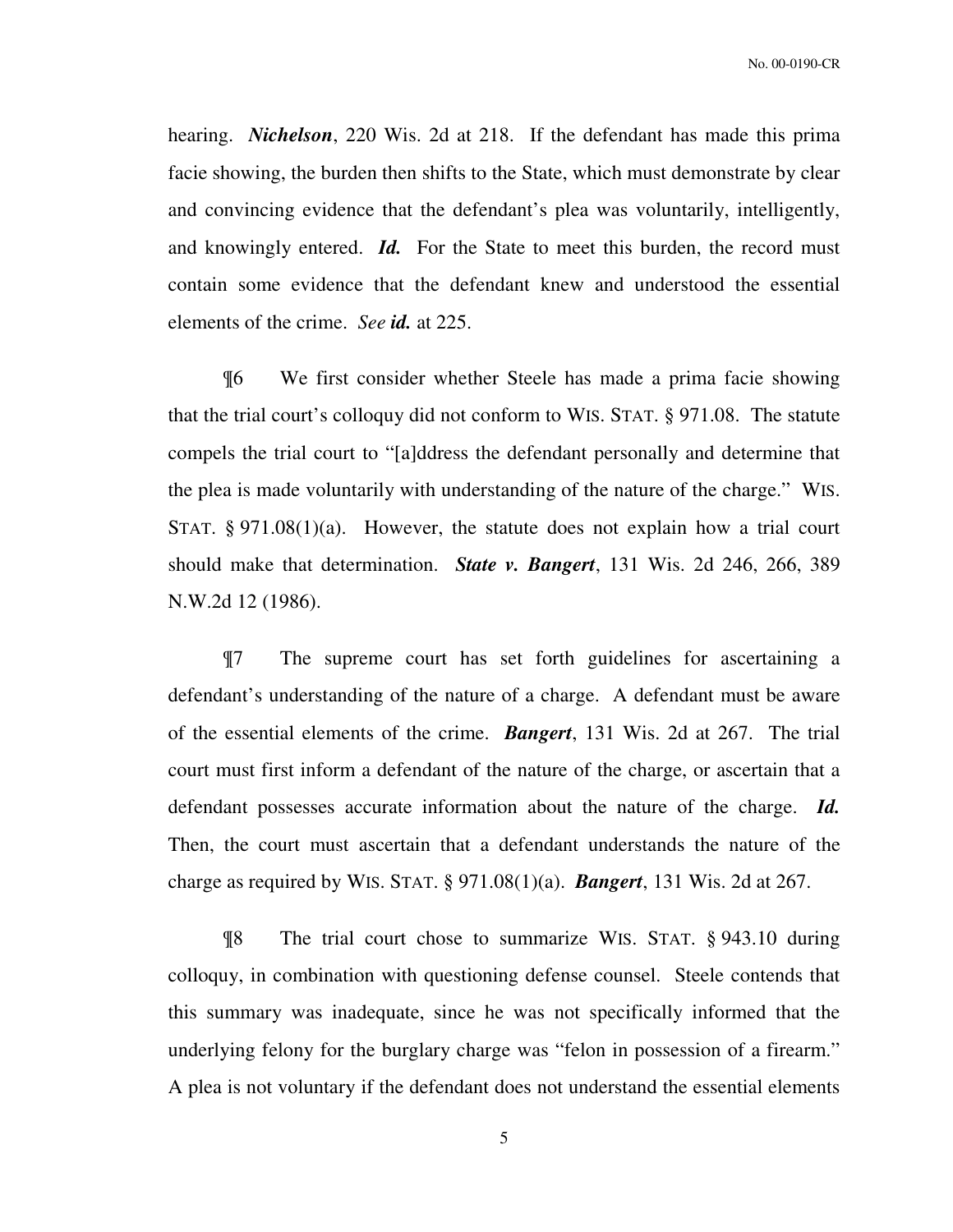of the charge at the time the plea was entered. *See Bangert*, 131 Wis. 2d at 257- 58. In effect, Steele is asserting that the specific nature of the underlying felony is an essential element of the charge. We disagree.

¶9 In *State v. Hammer*, 216 Wis. 2d 214, 219, 221, 576 N.W.2d 285 (Ct. App. 1997), we held that a defendant is not entitled to jury unanimity on the underlying felony in a burglary charge. The language of WIS. STAT. § 943.10 emphasizes the fact that the defendant intended to commit a felony; it does not matter which felony forms the basis of that intent. *Hammer*, 216 Wis. 2d at 220. Therefore, § 943.10 sets forth a "single offense with multiple modes of commission," not multiple offenses defined by each possible underlying felony. *Hammer*, 216 Wis. 2d at 220. It follows from our conclusion in *Hammer* that the nature of the particular underlying felony is not an essential element of a burglary charge and therefore need not be explained during colloquy in order to fulfill WIS. STAT. § 971.08(1)(a) requirements.

¶10 Because we conclude that the trial court adequately explained the elements of the charge to Steele, we also conclude that its failure to specify the underlying felony was not a defect in the plea proceedings.

¶11 It appears from Steele's brief that he is also arguing that his plea was invalid because "felon in possession of a firearm" cannot be the underlying felony for his burglary charge because it was a continuing offense. He cites no case law to support his contention, but argues that "[i]t is clear that the defendant did not form the intent to go inside the residence and commit the crime of felon in possession of a firearm."

¶12 WISCONSIN STAT. § 943.10 proscribes the intentional entry into a dwelling without consent of a person in lawful possession of the dwelling "with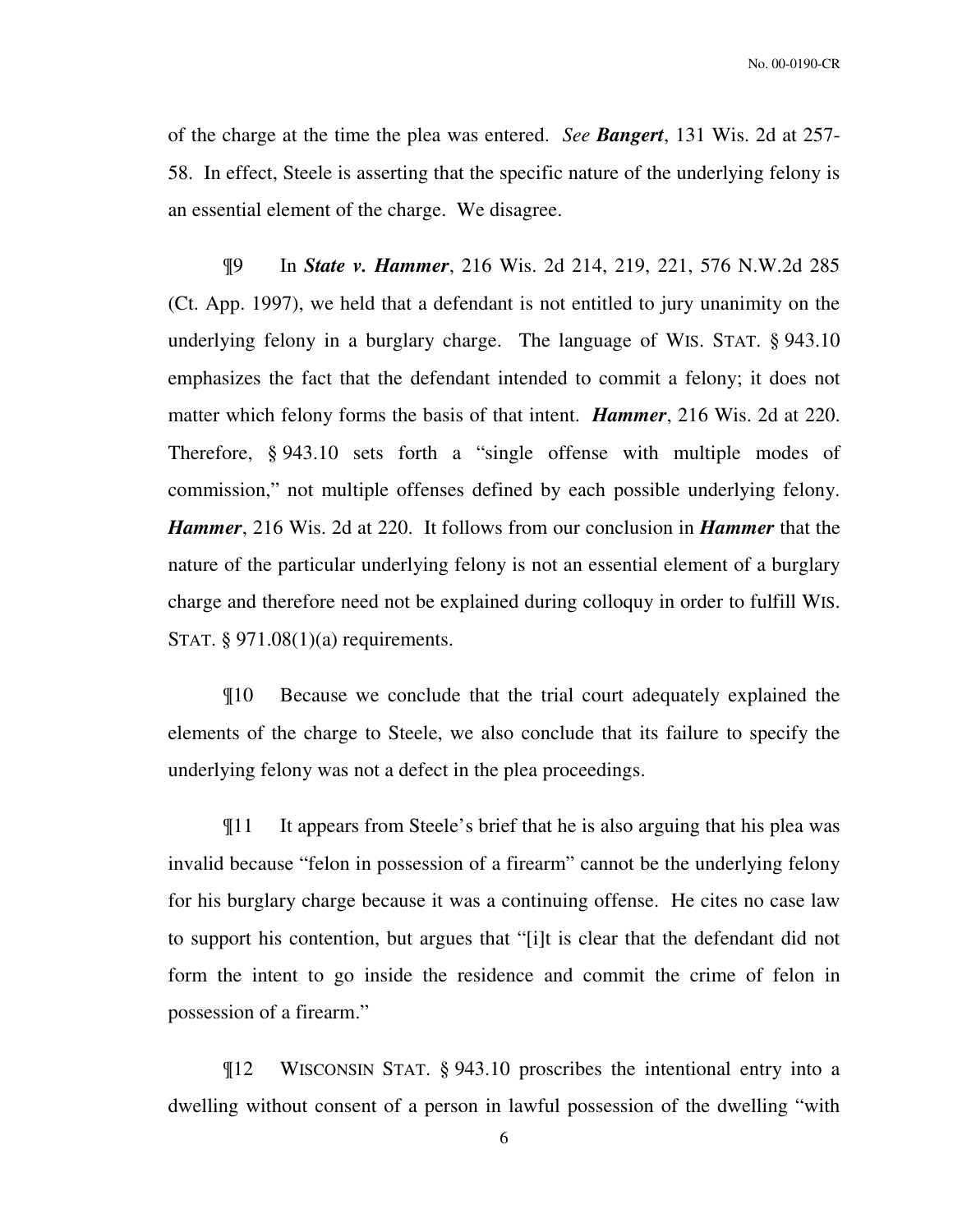intent to … commit a felony in such place." The statute is silent as to *when* the intent to commit the felony must be formed, and no Wisconsin case decides this issue.

¶13 Other states have recognized that a burglary can be committed when the defendant intends to continue to commit the underlying crime he or she was already committing before the unlawful entrance. In *State v. Williams*, 550 A.2d 1298, 1300-01 (N.J. Super. Ct. App. Div. 1988), a New Jersey appellate court concluded that entry into an apartment was the continuation of an eluding offense, and that did not "alter the fact that [the] defendant entered the apartment for the purpose of committing the crime of eluding," therefore supporting the burglary charge.

¶14 In *Britton v. State*, 604 So. 2d 1288, 1290 (Fla. Dist. Ct. App. 1992), a Florida appellate court held that entry into a house with the intent to hide from pursuing officers may constitute burglary, based on its conclusion that "there is no requirement that [the] crime must be one that can be completed solely within fixed limits of [a] particular place, only that [the] crime is intended to be committed there."

¶15 NEW J. REV. STAT. § 2C:18-2 (1995) is analogous to the Wisconsin statute in that it defines burglary as the unlawful entering of a building "with purpose to commit an offense therein." FLORIDA STAT. § 810.02(1) (2000) is analogous to the Wisconsin statute in that it defines burglary as "entering or remaining in a dwelling, a structure, or a conveyance with the intent to commit an offense therein .…" Because the language of both the New Jersey and the Florida

7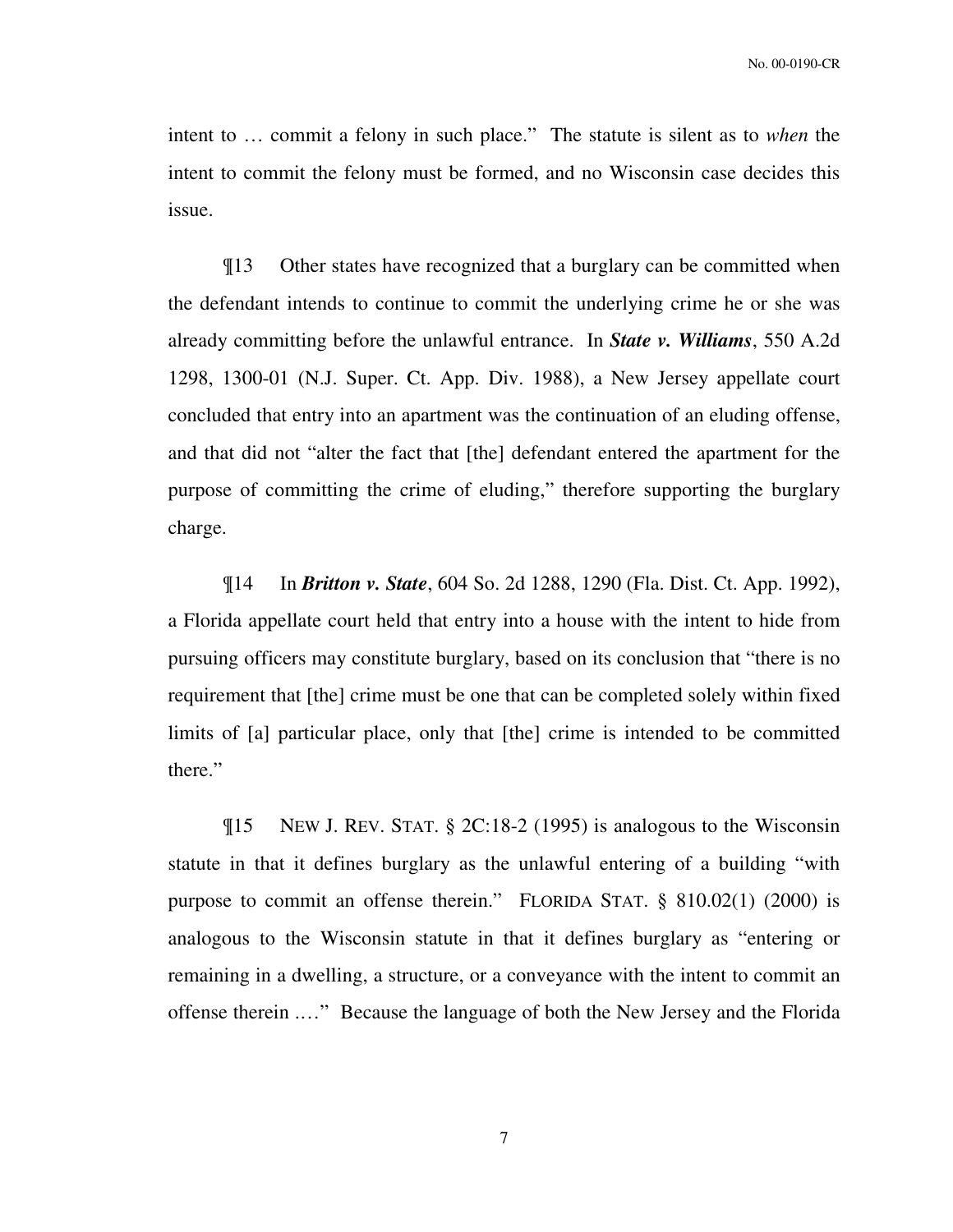burglary statutes is similar to WIS. STAT. § 943.10, we are persuaded by the interpretations of those states' courts.<sup>3</sup>

¶16 It is also important to note that Steele intended to possess a firearm while he was in the dwelling. Harbour told the police that, when Steele took possession of the shotgun outside the residence, he told Harbour that he was "going to make this asshole leave her alone." This was the purpose for which Steele possessed the firearm. He therefore intended to possess the firearm not only outside the residence, but also while inside the residence.

¶17 Based on the language of the statute, persuasive authority, and Steele's comment to Harbour, we conclude that a person commits a burglary when he or she unlawfully enters the premises with the intent to commit a felony while on the premises, regardless of whether the defendant's actions while inside the premises constitute a new crime or the continuation of an existing offense.

A person is guilty of burglary if, with purpose to commit an offense therein he:

(1) Enters a research facility, structure, or a separately secured or occupied portion thereof unless the structure was at the time open to the public or the actor is licensed or privileged to enter; or

(2) Surreptitiously remains in a research facility, structure, or a separately secured or occupied portion thereof knowing that he is not licensed or privileged to do so.

FLORIDA STAT. § 810.02(1) (2000) states:

 $\overline{a}$ 

"Burglary" means entering or remaining in a dwelling, a structure, or a conveyance with the intent to commit an offense therein, unless the premises are at the time open to the public or the defendant is licensed or invited to enter or remain.

8

<sup>&</sup>lt;sup>3</sup> NEW J. REV. STAT.  $\S$  2C:18-2 (1995) states in relevant part: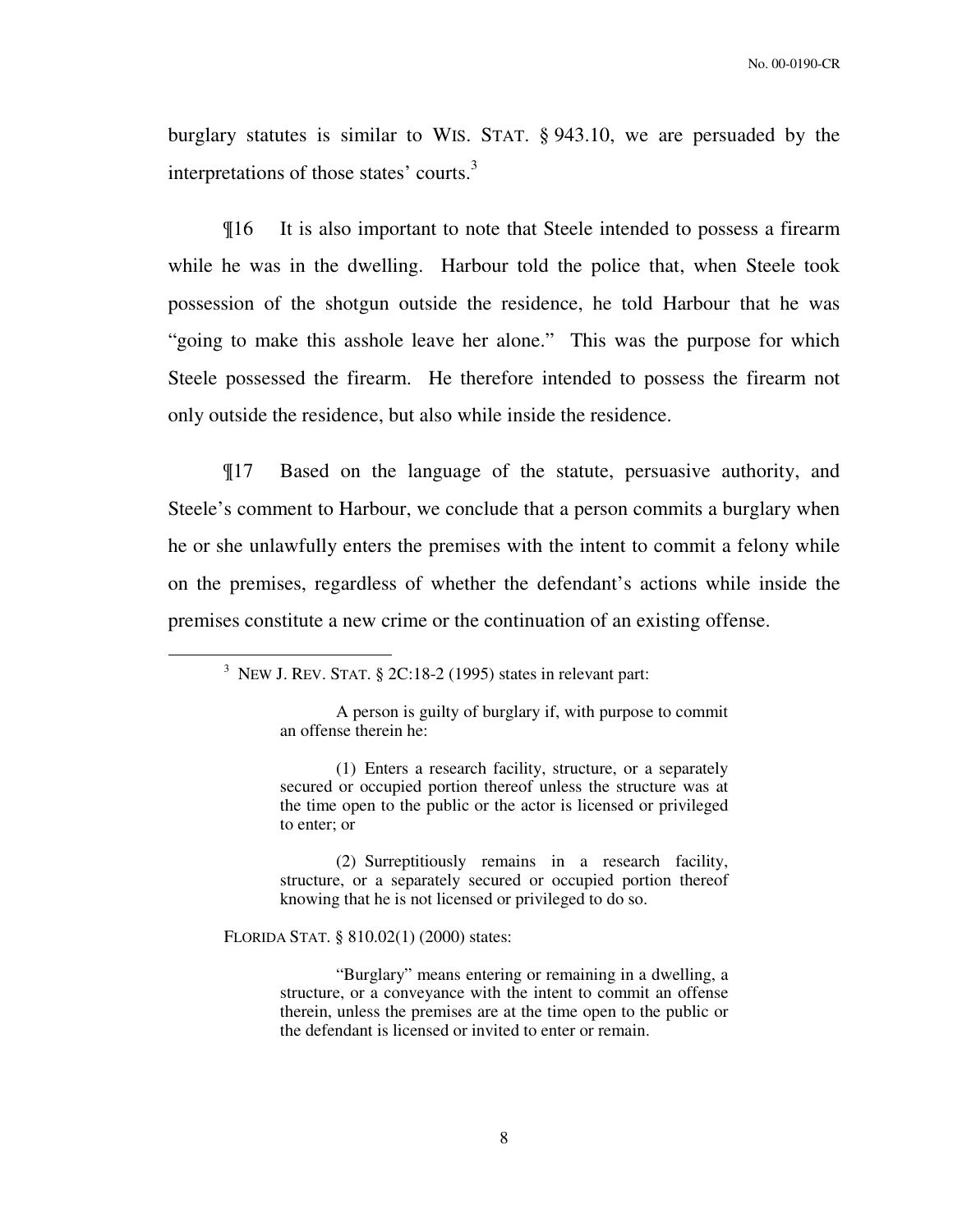¶18 Finally, Steele argues that "felon in possession of a firearm" cannot be an underlying felony for a burglary charge because it is not a crime against persons or property. We disagree.

¶19 The supreme court has concluded that the legislature intended to include only offenses against persons or property within the felonies that could form a basis for a burglary charge under WIS. STAT. § 943.10. *State v. O'Neill*, 121 Wis. 2d 300, 307, 359 N.W.2d 906 (1984). The purpose of the restriction on a convicted felon's ability to possess a firearm under WIS. STAT.  $\S 941.29<sup>4</sup>$  concerns public safety. *State v. Thiel*, 188 Wis. 2d 695, 707-08, 524 N.W.2d 641 (1994). The legislature has determined that felons are more likely to misuse firearms. *State v. Coleman*, 206 Wis. 2d 199, 210, 556 N.W.2d 701 (1996).

¶20 We have previously concluded that violation of the conditions of a bond is a crime against persons or property, and therefore a valid underlying felony which can support a burglary charge. *State v. Semrau*, 2000 WI App 54,

 $\overline{a}$ 

(a) Convicted of a felony in this state.

(b) Convicted of a crime elsewhere that would be a felony if committed in this state.

….

(2) A person specified in sub. (1) is guilty of a Class E felony if he or she possesses a firearm under any of the following circumstances:

(a) The person possesses a firearm subsequent to the conviction for the felony or other crime, as specified in sub. (1) (a) or (b).

<sup>4</sup> WISCONSIN STAT. § 941.29 states in relevant part:

<sup>(1)</sup> A person is subject to the requirements and penalties of this section if he or she has been: